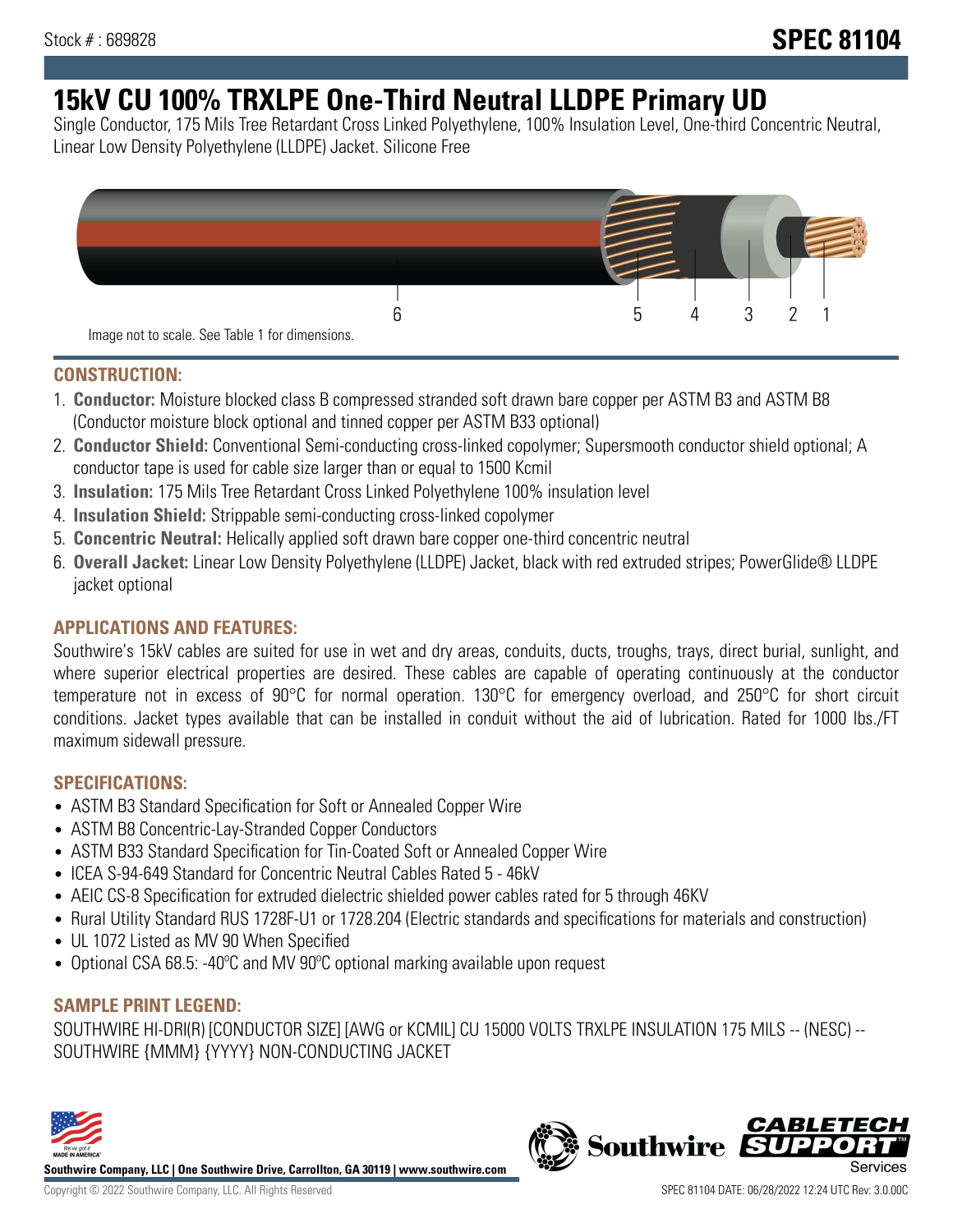## Stock # : 689828 **SPEC 81104**

#### **Table 1 – Weights and Measurements**

| Stock<br>Number | Cond.<br><b>Size</b> | <b>Diameter</b><br>Over<br>Conductor | Diameter<br>Over<br>Insulation | Insul.<br><b>Thickness</b> | <b>Diameter</b><br>Over<br>Insulation<br><b>Shield</b> | Concentric<br><b>Neutral</b> | Neutral DC<br>Resistance<br>$25^{\circ}$ C | Jacket<br><b>Thickness</b> | Approx.<br><b>OD</b> | Approx.<br>Weight | Min<br><b>Bending</b><br>Radius | Max Pull<br>Tension* |
|-----------------|----------------------|--------------------------------------|--------------------------------|----------------------------|--------------------------------------------------------|------------------------------|--------------------------------------------|----------------------------|----------------------|-------------------|---------------------------------|----------------------|
|                 | AWG/<br>Kcmil        | inch                                 | inch                           | mil                        | inch                                                   | No. x AWG                    | $\Omega$ /1000ft                           | mil                        | inch                 | Ib<br>/1000ft     | inch                            | $\mathsf{lb}$        |
| 689828#         | $\Omega$<br>(7)      | 0.283                                | 0.670                          | 175                        | 0.750                                                  | 6x14                         | 0.438                                      | 50                         | 0.978                | 568               | 7.8                             | 531                  |

All dimensions are nominal and subject to normal manufacturing tolerances

◊ Cable marked with this symbol is a standard stock item

\* Pulling tension based on pulling eye directly connected to conductor

^ HiDri Plus - Water Blocking Powder. Black Jacket

# All black jacket

§ HiDri Plus - Water Blocking Powder. Black Jacket. CSA Listed

### **Table 2 – Electrical and Engineering Data**

| Cond.<br>Size | DC<br>Resistance<br>@25°C | <b>AC</b><br>Resistance<br>$@90^{\circ}C$ | Capacitive<br>Reactance @<br>60Hz | Inductive<br>Reactance<br>@ 60Hz | Charging<br>Current | <b>Dielectric</b><br>Loss | Zero<br>Sequence<br>Impedance* | Positive<br>Sequence<br>Impedance <sup>+</sup> | Short<br>Circuit <sup>'</sup><br>Current @<br>30 Cycle | Allowable<br><b>Ampacity in</b><br>Duct 90°C1 | Allowable<br>Ampacity<br><b>Directly</b><br>Buried 90°C‡ |
|---------------|---------------------------|-------------------------------------------|-----------------------------------|----------------------------------|---------------------|---------------------------|--------------------------------|------------------------------------------------|--------------------------------------------------------|-----------------------------------------------|----------------------------------------------------------|
| AWG/<br>Kcmil | $\Omega/1000$ ft          | $\Omega/1000$ ft                          | $M\Omega^*1000ft$                 | $\Omega/1000$ ft                 |                     | A/1000ft W/1000ft         | $\Omega/1000$ ft               | $\Omega/1000$ ft                               | Amp                                                    | Amp                                           | Amp                                                      |
| (7)           | 0.162                     | 0.203                                     | 0.050                             | 0.047                            | 0.172               | 0.447                     | $0.522 + 0.229$ 0.204+ $0.047$ |                                                | 2196.1                                                 | 160                                           | 195                                                      |

\* Calculations are based on three cables triplexed / concentric shield / Conductor temperature of 90°C / Shield temperature of 45°C / Earth resistivity of 100 ohmsmeter

† Ampacities are based on Figure 7 of ICEA P-117-734 (Single circuit trefoil, 100% load factor, 90°C conductor temperature, earth RHO 90, 36" burial depth) ‡ Ampacities are based on Figure 1 of ICEA P-117-734 (Single circuit trefoil, 100% load factor, 90°C conductor temperature, earth RHO 90, 36" burial depth)

### **Table 3 – Weights and Measurements (Metric)**

| Stock<br>Number | Cond.<br><b>Size</b> | <b>Diameter</b><br>Over<br>Conductor | Diameter<br>Over<br>Insulation | <b>Insul</b><br><b>Thickness</b> | <b>Diameter</b><br>Over<br>Insulation<br><b>Shield</b> | Concentric<br><b>Neutral</b> | Neutral DC<br>Resistance<br>$25^{\circ}$ C | Jacket<br><b>Thickness</b> | Approx.<br>0D | Approx.<br>Weight | Min<br>Bending<br>Radius | Max Pull<br>Tension* |
|-----------------|----------------------|--------------------------------------|--------------------------------|----------------------------------|--------------------------------------------------------|------------------------------|--------------------------------------------|----------------------------|---------------|-------------------|--------------------------|----------------------|
|                 | AWG/<br>Kcmil        | mm                                   | mm                             | mm                               | mm                                                     | No. x AWG                    | $\Omega$ /km                               | mm                         | mm            | ka/km             | mm                       | newton               |
| 689828#         | $\Omega$<br>(7)      | 7.19                                 | 17.02                          | 4.44                             | 19.05                                                  | 6x14                         | l.44                                       | 1.27                       | 24.84         | 845               | 198.12                   | 2363                 |

All dimensions are nominal and subject to normal manufacturing tolerances

◊ Cable marked with this symbol is a standard stock item

\* Pulling tension based on pulling eye directly connected to conductor

^ HiDri Plus - Water Blocking Powder. Black Jacket

# All black jacket

§ HiDri Plus - Water Blocking Powder. Black Jacket. CSA Listed

### **Table 4 – Electrical and Engineering Data (Metric)**

| Cond<br>Size  | DC<br>Resistance<br>@25°C | <b>AC</b><br>Resistance<br>$@90^{\circ}C$ | Capacitive<br>Reactance<br>@ 60Hz | Inductive<br>Reactance<br>@ 60Hz | Charging<br>Current | <b>Dielectric</b><br>Loss | Zero.<br>Sequence<br>Impedance* | Positive<br>Sequence<br>Impedance* | Short<br>Circuit<br>Current @<br>30 Cycle | Allowable<br>Ampacity in<br>Duct 90°Ct | Allowable<br>Ampacity<br><b>Directly</b><br>Buried 90°C‡ |
|---------------|---------------------------|-------------------------------------------|-----------------------------------|----------------------------------|---------------------|---------------------------|---------------------------------|------------------------------------|-------------------------------------------|----------------------------------------|----------------------------------------------------------|
| AWG/<br>Kcmil | $\Omega$ /km              | $\Omega$ /km                              | $M\Omega^*$ km                    | $\Omega$ /km                     | A/km                | W/km                      | $\Omega/1000$ ft                | $\Omega/1000$ ft                   | Amp                                       | Amp                                    | Amp                                                      |
| (7)           | 0.5315                    | 0.67                                      | 0.0152                            | 0.1542                           | 0.564               | .4665                     | $0.522 + 0.229$                 | $0.204 + j0.047$                   | 2196.1                                    | 160                                    | 195                                                      |